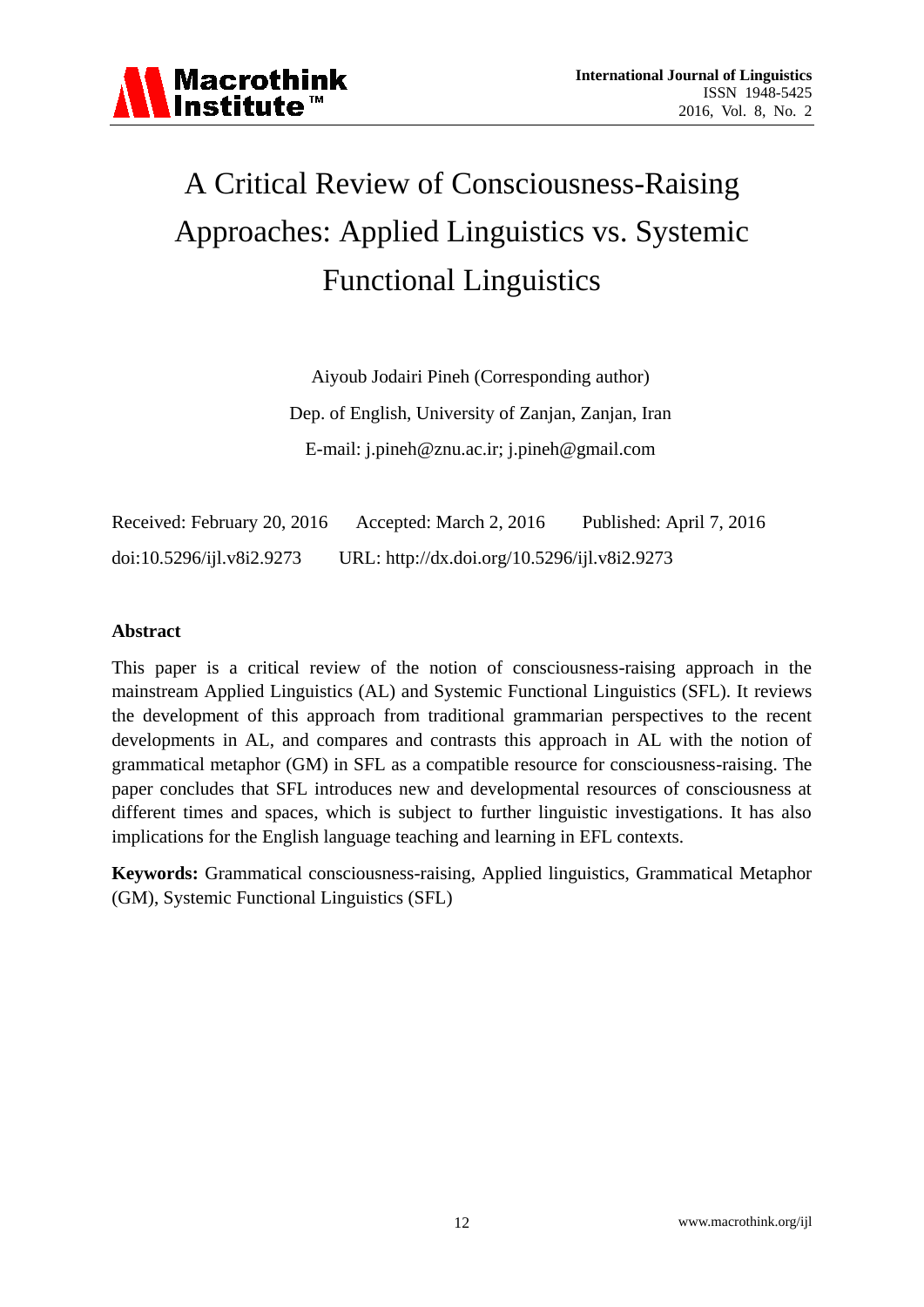

# **1. Introduction**

The consciousness-raising approach has long been deployed for teaching and learning English language under different theoretical frameworks and methods. According to Nassaji and Fotos (2004), the traditional grammarians are the pioneers who have noticed the importance of conscious grammar instruction in language pedagogies. Their focus, however, was confined to teaching and learning grammar for the sake of grammar. Corder (1973) is one of the pioneers who cast doubt on the efficacy of traditional grammar instruction in enabling the learners to acquire the language. He redefined the notion of grammar-based teaching from the "object to the aids of studying". (p. 331)

In the late 1980s and under the hegemony of Chomsky's syntactic theory of language, the applied linguists such as Rutherford (1987a, 1987b) and Sharwood-Smith (1981) reintroduced a new version of consciousness-raising in which the pedagogic and contextual importance of conscious grammar instruction was taken into account. Rutherford (1987b) argues that in spite of some ongoing disputes over the inclusion or exclusion of consciousness-raising from the theories of second language acquisition and classroom language teaching and learning, the idea is still supported and has a place in the language-teaching curriculum. However, he highlighted two important barriers: language theories and the role of learners. Rutherford (1987b) challenges language theories which consider the language as a product and language learners as uniformed participants—'tabula rasa'. He refutes the notion of language as an accumulation of linguistic entities in which the role of teacher is to clarify them to the learners. He rather argues that further research will clarify this notion with regard to grammatical processes and the learners' restructuring of earlier knowledge.

SFL as one of the leading linguistic theories investigates the importance of grammar not just through noticing the structure and forms or suggesting ways of integrating grammar and meaning, but in analysing grammar from social perspectives and within a given context. More specifically, SFL concentrates on the role of grammar in construing meaning-making which starts early in childhood and develops into different functional layers, i.e. the ideational, interpersonal and textual meta-functions as the child moves from infancy to school children and beyond to adulthood (Halliday 1975, 1993). Halliday (1994) and Halliday and Matthiessen (1999, 2004) identify GM as the main element for developing such consciousness across the three different time scales in Phylogenetic, Ontogenetic and Logogenetic in the English language. The arguments are based on collective findings from the case studies. However, in highlighting the role of contextual studies, Halliday and Matthiessen (2004) explain the mechanism of GM in bridging between text and context as—"transgrammatical semantic domain" (p. 597). Halliday and Matthiessen (1999) explain it through the options which GM creates at the level of lexicogrammar and correspond qualitatively and quantitatively with the external registerial complements. Martin (1997) extends the complementarities to a level beyond the register to genre in the context of culture.

For further explanation of the notion of consciousness-raising with regard to the recent theoretical progression in the mainstream AL and SFL, first their similarities and differences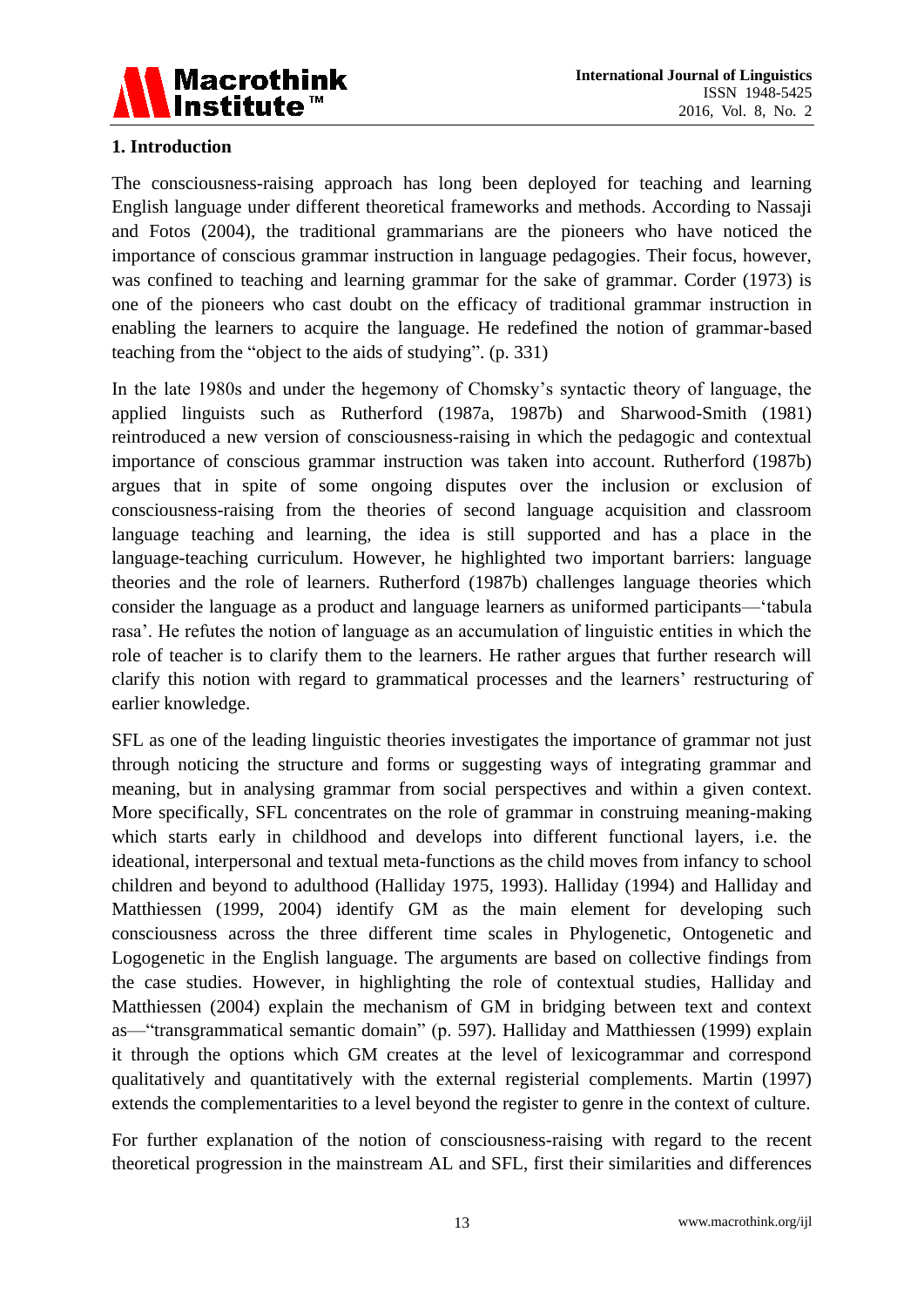

will be addressed. Second, a brief overview of the notion of consciousness in SFL will be presented from the ideational, interpersonal and textual meta-functions. Third, an overview of the studies will be presented in relation to Phylogenetic in the history of scientific English; Ontogenetic in the native English child language acquisition, and Contextual in relation to GM and the development of academic writing in the native English language, ESL and EFL contexts.

# **2. Similarities and Differences between Consciousness-Raising in AL and SFL**

There are similarities and differences between GM in SFL and consciousness-raising approach in the mainstream AL. Halliday's (1985) notions of GM as "a system of above" in "discourse semantics" (p. 342) has similarities and differences with what some prominent figures in the mainstream AL such as Rutherford (1987a, 1987b) describes as calling for the learners' attention to the target language features. However, unlike consciousness-raising in the mainstream AL, which has mostly concentrated on L2 language learners, SFL applied this notion to both native and non-native speakers and to different language functions. In order to find out what GM is and how it incorporates with and distances itself from the mainstream AL, first I shall review the sources of consciousness modelled by AL. Then I shall focus on the progressive definition of GM from its introduction by Halliday (1985, 1994) to its present status. This will be followed by explaining different functionalities of GM with reference to the ideational, interpersonal and textual metafunctions.

## *2.1 AL Perspectives on Consciousness-Raising*

Similar to Corder (1973), Rutherford (1987b) introduces grammar as a problem-solving tool to identify the grammatical properties of language. In his grammar-based model the syntax has a pivotal role. Rutherford (1987b) has coined the term 'grammaticisation' to show the role of grammatical consciousness-raising in the target English language. Grammaticisation is manifested in improving the learner's ability: (1) to grammaticise topic-comment into subject-predicate; (2) to utilize grammatical devices to express relations between form and meaning; (3) to generate verbs and make argument through verbal nouns; and (4) to produce subordination and coordination between sentences. As it can be observed, the type of consciousness-raising here is mainly hinges on syntactic properties of the target language.

Accordingly, Rutherford (1987b) argues that if consciousness-raising is conducted with audiences whose language is not English, they need to be made aware of such characteristics. He represents this notion through the relationship between the English grammar—syntax and semantics. In this model, grammar is reflected in the syntactic relationship, and the syntax does not refract semantics. That is to say, syntax is situated at the heart of this model and it coordinates between the choices from syntax and semantics. The following figure aims to represent this relationship.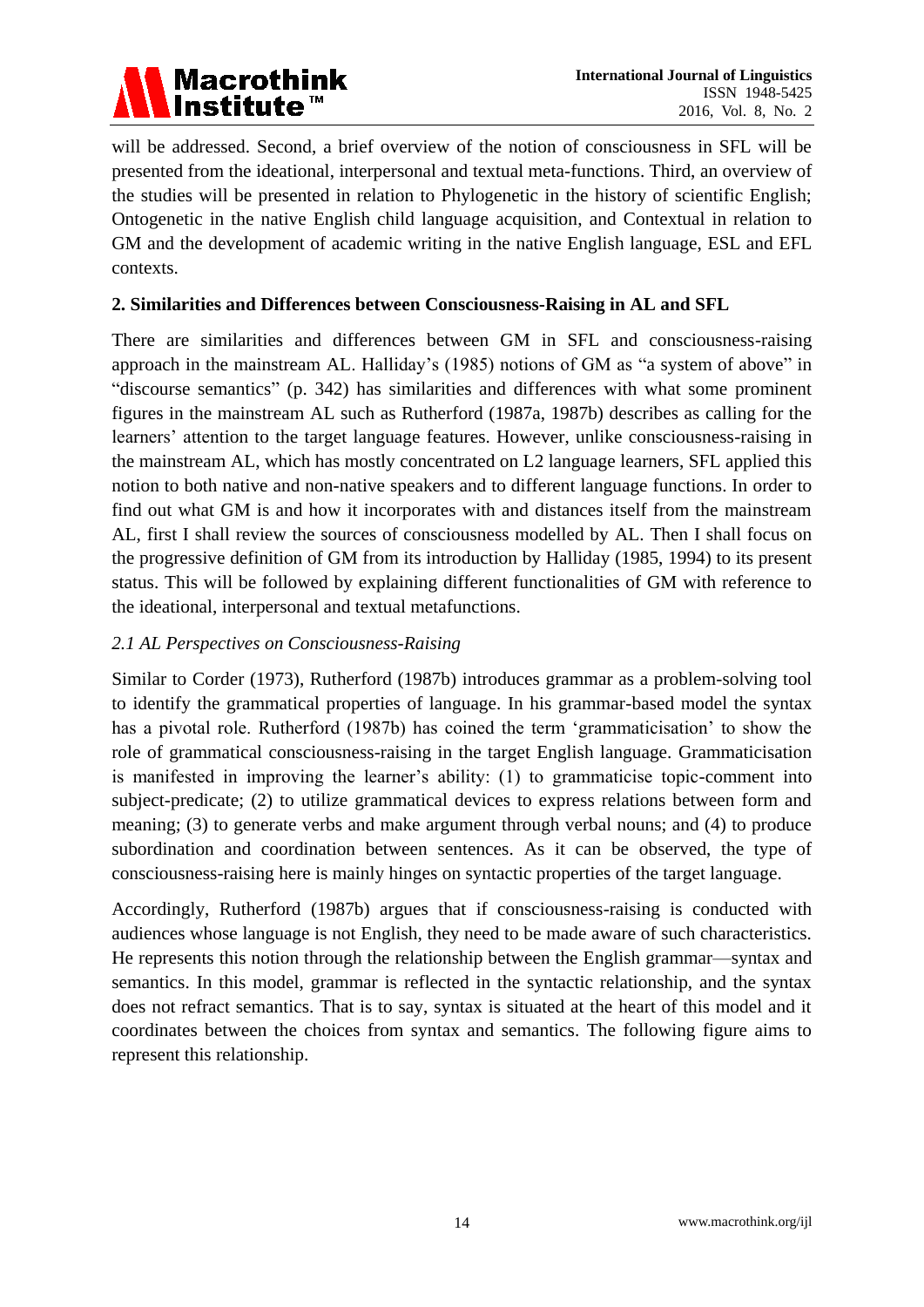



Figure 1. The Relationship between Grammar, Syntax and Semantics

According to Rutherford (1987b), in this case "the syntax is riding roughshod over the semantics" meaning special challenges will be created for L2 adult learners (p. 214). That is, not all items in the mother tongue of an individual will have correspondence in the target language and the learners will need to learn those new features. However, this view of language organisation places the syntax at the centre and renders the semantics as secondary. This model of consciousness-raising, therefore, involves looking 'from below', where the choices are made from the syntax rather than the semantics.

Rutherford's (1987b) introduction of grammaticisation is also extended to contextual domains under the name of "pedagogical exploitation of grammaticisation" (p. 213). To indicate the pedagogical application, Rutherford (1987b) deploys the cluster 'sing-child-song' under two different discourse settings to indicate how new syntactic forms take place under different contexts. The first context is that "a man and a child appear on the stage" and in the second context "a song and a piece of piano is played at the end of a programme" (p. 214). According to Rutherford (1987b), in the first context the most likely form which is predicted for the cluster "sing-child-song" is "The child sang a song" (p. 214), where according to Chafe's (1972) given, new principles, the child is given, which is thematic and it is raised earlier into consciousness than a song which takes the indefinite article as new and is rhematic and comes later to consciousness. While in the latter the most possible syntactic organisation might be "A song was sung by a child" where the passive instead of active or probably an inclusion of embedded clause in between takes place (p. 214). Rutherford (1987b) takes the semantics as shared in both settings and points to the role of discourse as the reinforcing factor for different grammatical choices.

Rutherford (1987b) also argues that the problem-solving activity needs to be derived from the learners' field of activities otherwise they will treat the grammar as something 'objectified' or a 'product' that they must refer to. His best solution is to immerse the learners in the target language situation, wherein different pedagogical experiences coalesce.

# *2.2 SFL Perspective on the Notion of Consciousness-raising*

SFL shares some similarities and differences with the mainstream AL. Although the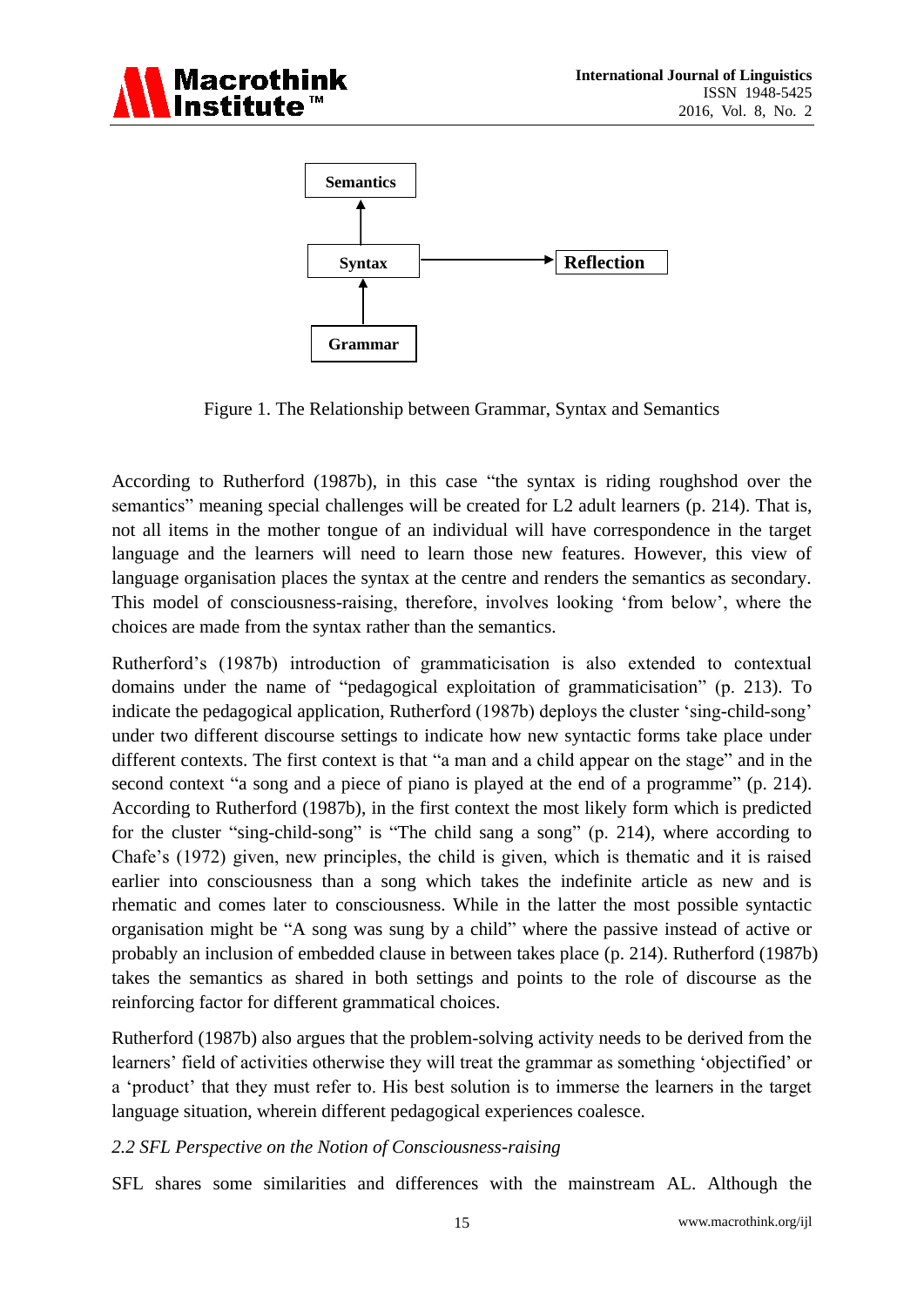

investigation of consciousness in both of them is from the grammatical pole, SFL investigates it from the functional point of view and from different time scales at the developmental stages. The notion of consciousness in SFL is equated with the realisation of elemental metaphors, i.e. congruent and metaphoric as well as the realisation of "fractal types", i.e. the collaboration between two motifs of expansion and projection with "phenomenal domains", i.e. element, figure, and sequence (Halliday and Matthiessen 2006, p. 223). In this regard, GM has three developmental definitions and I shall discuss them in the following sections.

2.2.1 The First Phase in Defining GM

Halliday (1985, 1994) in introducing the notion of GM appeals to lexical metaphor and argues that there are similarities between the lexical metaphor and GM, so that in both of them "a similar form of rhetorical transference is taking place" (p. 340). If in GM a meaning which would be realised congruently in a verbal group is realised metaphorically in a nominal group, similarly the same transference of meaning happens in the lexical metaphor at the same grammatical form but with different lexical items. For instance, consider the following example which is taken from Ravelli (1999, p.5);

He's always chasing *skirts*.

In this example 'skirts' is a metonymy for girls and both skirts and girls belong to the same grammatical class of nouns, but they are from different lexical items. In this example, the speaker's meaning is realised metaphorically not through different grammatical forms but different lexis. The core issue, therefore, is that in lexical metaphor the rhetorical transfer of meaning takes place.

Following this distinction, Halliday (1985) concentrates on GM and divides it into two distinct types of the ideational and interpersonal GM. SFL designates different communicative roles to these metafunctions in the English language. The first is related to the content of the message, i.e. what is happening or who or what is involved with this happening, etc., while the second is concerned with the message as interaction, i.e. giving or demanding. As an example of the ideational metaphor, consider the following examples by Ravelli (1985, 1999, p. 2);

- 1) The bomb exploded at Hiroshima.
- 2) The explosion of bomb at Hiroshima

In the above examples, while the first one is a complete clause, i.e. consisting of a 'process', 'participant' and 'circumstance', the second one is not a complete clause because there is no constituent acting as a verb. Instead, as a result of the shift from the material process, i.e. exploded to a noun, i.e. explosion the clause has shifted from a 'clause' to a 'nominal group'. Though these two clauses share a common meaning, they are different in grammatical realisations: clause vs. group. In Halliday's (1985, 1994) terms, the second example is the metaphorical realisation and it is the source of new consciousness. That is, the metaphorical mode is extended from the lexical to the grammatical pole of continuum. Therefore, Halliday (1994) introduces the nominal styles as the major type of GM in the English language which is the result of a pre-selection process at the higher stratum available to the speaker or writer.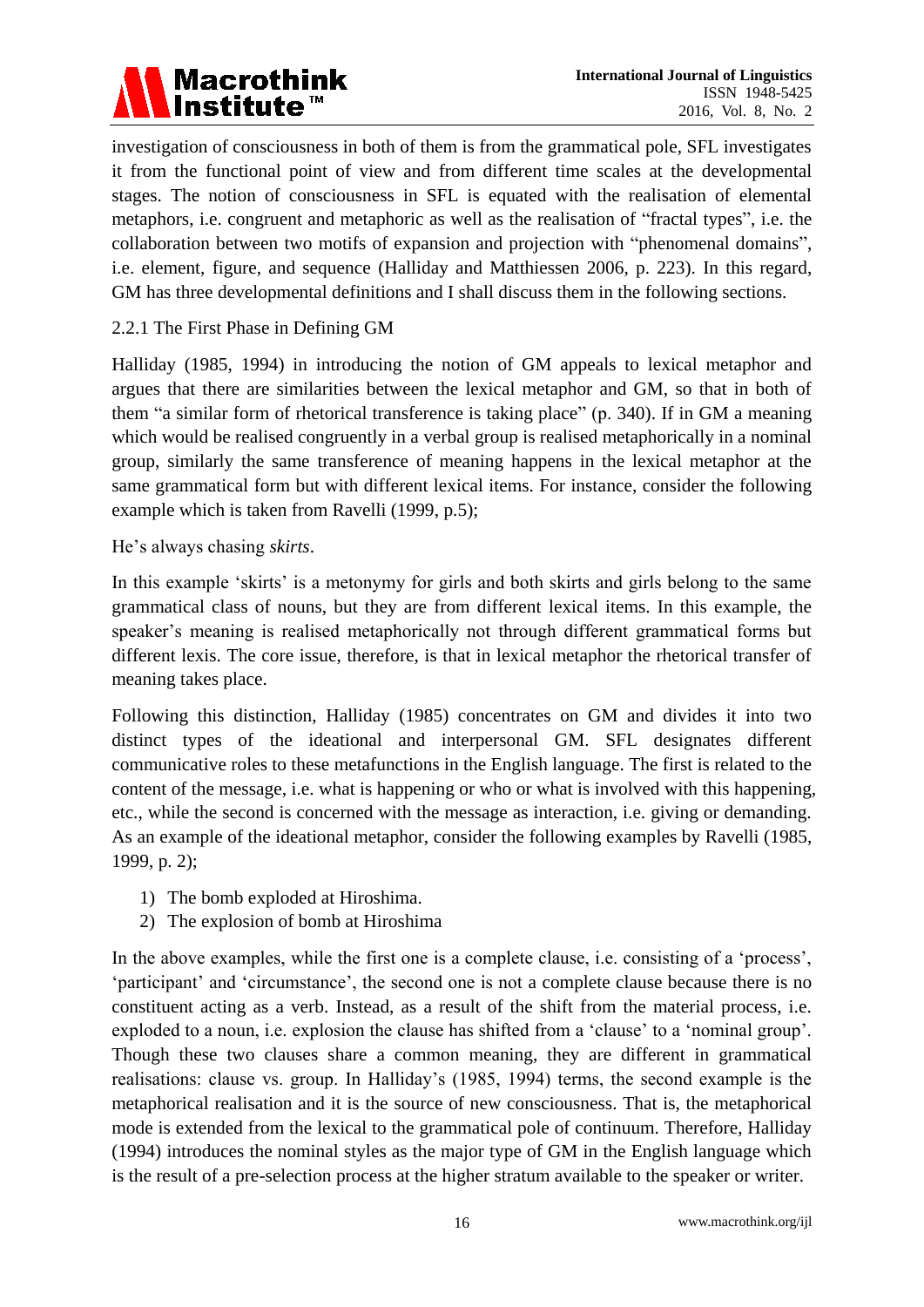

In SFL, the tri-stratal model from the bottom consists of phonology, lexico-grammar and semantics. In early development of this model, Halliday (1985) identified one meaning realised in different forms: the congruent and metaphoric. This definition indicates the system of choice from "*above*" with one meaning which has two realisations at the lexico-grammar.

Ravelli (1985, 1999) states that there are advantages and disadvantages associated with this model. In this model, the metaphorical meaning is related both to the lexicogrammar and semantics. Therefore, the 'feedback effect' to the system is shared between them. According to Ravelli (1985, 1999), in spite of this shortcoming the separation of meanings in this model is reinforced through its realisation.

The alternative view by Halliday (1985), which is based on the outcome of studies in artificial intelligence, takes a broader perspective. In this model, "the semantic compound" (Ravelli, 1999, p.104) is theorised as a source for the metaphorical realisation and the interpretation of metaphor. According to Ravelli (1999), in this way GM is similar to a 'pun' in which two meaning come together to form another. It is also compatible with the meta-functional theory developed in SFL. That is to say, 'what we say' and 'how we say it' are two different things, but in the meta-functional theory they are treated as inseparable. The demerit of this definition, however, is that the separation of meaning here is not maintained at the lexicogrammar.

In spite of the fact that at that time these two definitions were available, Ravelli (1985, 1999) selected the first definition with one meaning and different realisations. She justifies this selection mainly for its lack of theoretical development and the idea that the separation of meaning through the realisation at the level of lexicogrammar makes it possible to adopt it in the system network.

# 2.2.2 The Second Phase in Defining GM

Halliday's (1998) second definition cites stratal interaction between the semantic and the lexicogrammar as a source for the emergence of GM. It is based on two salient characteristics of content plane, i.e. stratification and space. Halliday (1998, p.190) argues that "the stratified system is an inherently capable resource for producing metaphoric expressions". He maintains that since the grammar is a functionally stratified system then "[it] has the power of construing, by the same token (that is, by virtue of being stratified) it can also demonstrate, and re-construe along different lines" (Halliday 1998, p.190). That is to say, the stratification of grammar paves the ground for construing congruent and re-construing metaphoric expressions. The mechanism for the generation of GM is "the realignment between the strata and the remapping of the semantics onto the lexicogrammar" (Halliday 1998, p.192). The space between two strata in content plane, i.e. semantic and lexicogrammar, and consequently the dissociation of congruent patterns form a kind of pun which triggers the emergence of GM.

Halliday and Matthiessen (1999) assign the ideational metafunction a place where GM occurs. Accordingly, the experiential metafunction construes our inner and outer experiences and interrelations between them through categories in language. In English language these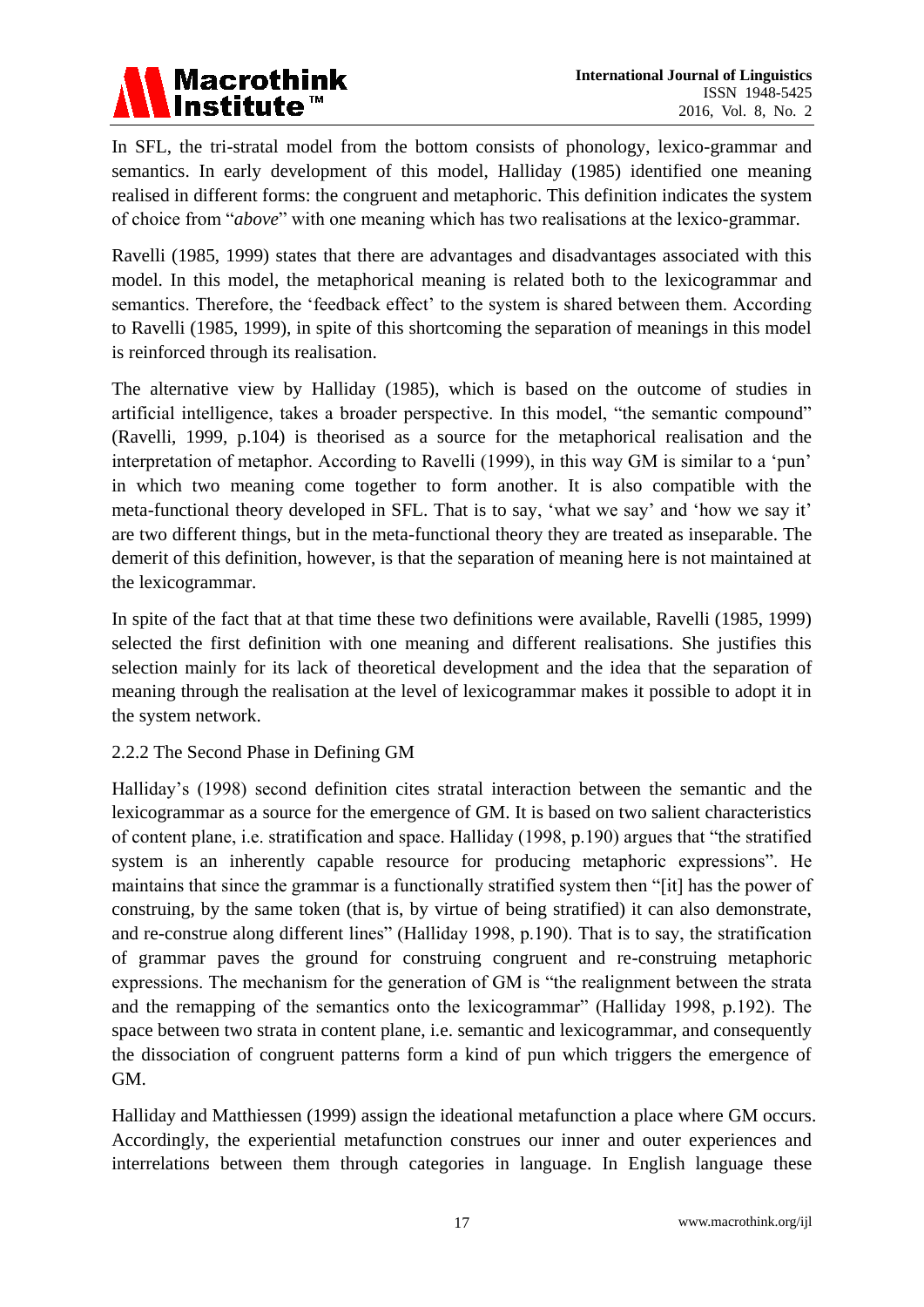

categories and the relationship between them are formed through clause complexes, clauses and relators. Halliday and Matthiessen (1999) define this relationship through the notion of Phenomenon:

The phenomena of experience are of three orders of complexity: elementary (a single element), configurational (configurations of elements, i.e. figures) and complex (a complex of figures, i.e. a sequence)… (p. 48)

Therefore, the three categories of elements, figures and sequence are semantic constructs and act symbolically in relating experiential stratum at conceptual level as realised at the lexicogrammatical stratum.

## 2.2.3 The Third Phase in Defining GM

SFL as a social-constructivist theory not only looks at language from a semogenetic perspective, but it focuses on context and socio-cultural dimensions as well. Third and the most recent identification by Halliday and Matthiessen (2004) assigns GM as a gateway between linguistic contexts on the one hand and a new horizon for construing various 'discursive events' (Halliday and Matthiessen, 1999) and 'agnate forms' (Ravelli 2003) beyond language on the other. In fact, Halliday and Matthiessen's (2004) third identification of GM follows the principles of previous studies, where stratal remapping within the content plane is regarded as the main factor in the emergence of GM. However, in this identification a step is taken forward and the emergence of GM is seen from complementarities between text and context. This identification is a crucial step in expanding the domain of consciousness on the one hand and justifying the inherent nature of GM in bridging between linguistic and non-linguistic contexts on the other. In this regard, SFL incorporates with the mainstream AL such as Rutherford (1979) who cites that there is "a parallel need for grammar and discourse" and the mechanism of how "grammar encodes discourse" so that they can be included in a language pedagogy (pp. 67-68). However, as discussed, there are fundamental differences in considering the system of 'below' in the mainstream AL approach and the evolutionary system of 'above' in SFL. In the following sections, I shall discuss how SFL incorporates different discourse dimensions in relation to the deployment of GM by focusing at three dimensions of Phylogenetic, Ontogenetic, and Logogenetic case studies.

## 2.2.4 A Brief Account of Phylogenetic Case Studies in Relation to GM

Halliday (1987) distinguishes between two constructions in the clause style: "attic and doric" (p. 147). The 'doric' style refers to the everyday commonsense discourse which contains high number of verbs. In contrast, the 'attic' style can be found in written discourse, which has high lexical density and structural complexity. Halliday (1985) argues that most of the attic style in English is the result of nominalisation. Halliday (1988) highlights the role of nominalisation in establishing the flow of discourse in Theme, Rheme and Given, New relationship. He argues that nominalisation as Rheme in the thematic structure of the clause will be typically foregrounded as the New in the information structure so that it can be backgrounded as Theme and Given in the following clause. From Halliday's (1988) perspective, the emergence of this new feature in English science writing was a major leap in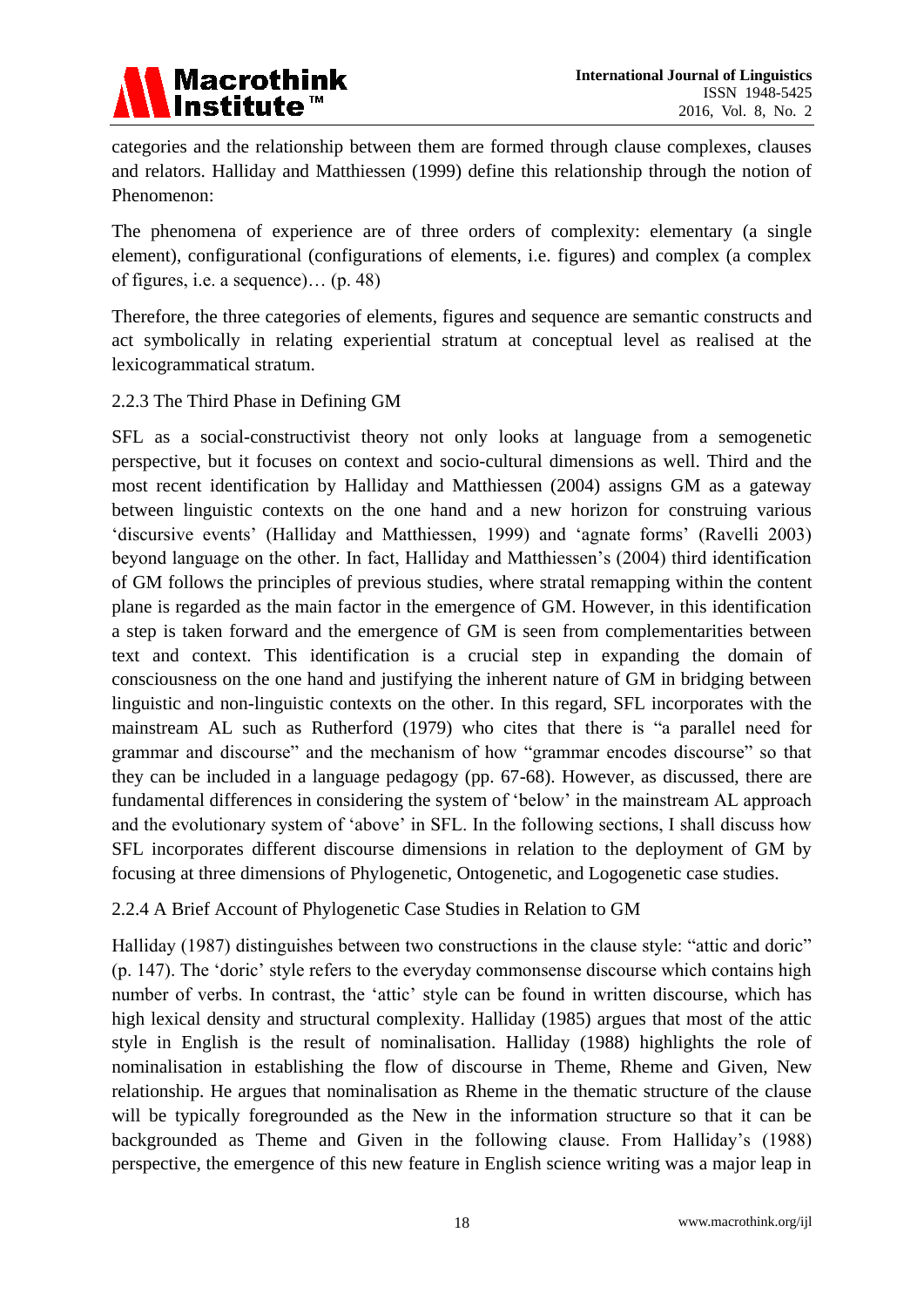

the development of science writing since the late  $17<sup>th</sup>$  century. The off-spring of this view was the investigation of the history of English science writing from a new perspective. Halliday (1988) and Halliday and Martin (1993) investigated the evolution of scientific English from early science discourses up to the late twentieth century. The result of investigations was the recognition of two phases in the history of English science writing. In the first phase, Chaucer's early science writing was detected as an early sign of science language in English. The second stage was Newton's science writing, where Halliday and Martin (1993) identified a huge change in science discourse by the inclusion of mathematical layer in Newton's Treatise on Optiks.

Inspired by Halliday and Martin's (1993) notion of GM in the evolution of science writing, Banks (2003) initiates a new perspective to this evolution. Banks (2003) moves beyond the contextual factors of mode, tenor and field of discourse and investigates the motifs of meaning making in the context of culture. He compares Halliday's (1998) and Ravelli's (1985, 1999) classifications of GM and states that the ideational resource in these categorisations are classified differently. However, Banks (2003) adopts Ravelli's (1985, 1999) categorisation for his studies.

Banks (2003, 2008) looks at socio-cultural impacts of context on the development of GM. First of all, he starts with a critical investigation of Halliday's (1988) and Halliday and Martin's (1993) recognition of Chaucer's and Newton's writings as the initial instances of scientific English. Banks (2008) refers to the role of genre and claims that further examination is required to identify the role of socio-cultural circumstances in the emergence of nominal styles. For instance, he equates Chaucer's text with the modern type, though with some differences, and argues that it is like 'how it works' type of discourse in which Chaucer teaches his young son, Lewis, how to exploit the astrolabe. Among other things, Banks (2003) argues that Newton's style of writing emerged in 1662, an era in which the Royal Society was established. This society appreciated the rhetorical styles in scientific writings which included clarity, simple and straightforward account of experiments in science writing. Furthermore, the analysis of two random extracts from a short period before the emergence of Newton's Optiks reinforced his arguments. The texts belong to Robert Boyle from physical sciences and Power's article on biological sciences in 1660. The number of nominalisations per running words in the former is higher than the latter. Banks (2003), therefore, concludes that other than immediate disciplinary impacts, GM as a rhetorical strategy had already been in practice.

Banks (2003) extends his research at different time spans to reveal the impacts of different socio-cultural contexts at different times. His investigation of the deployment of GM in physical and biological sciences from 1660 to the end of  $19<sup>th</sup>$  century revealed that compared with the biological science the deployment of GM in the physical science has remained almost static for over 150 years. Banks (2008) extends his investigation to the early and late twentieth century in 1910, 1913 and in 1996 where he finds the continuous increase in the rate of nominalisation in the biological science. Furthermore, he finds that in the late  $19<sup>th</sup>$ century both the physical and biological sciences were acting in the same way. He relates this phenomenon to two factors: the first one is the change of method in the biological science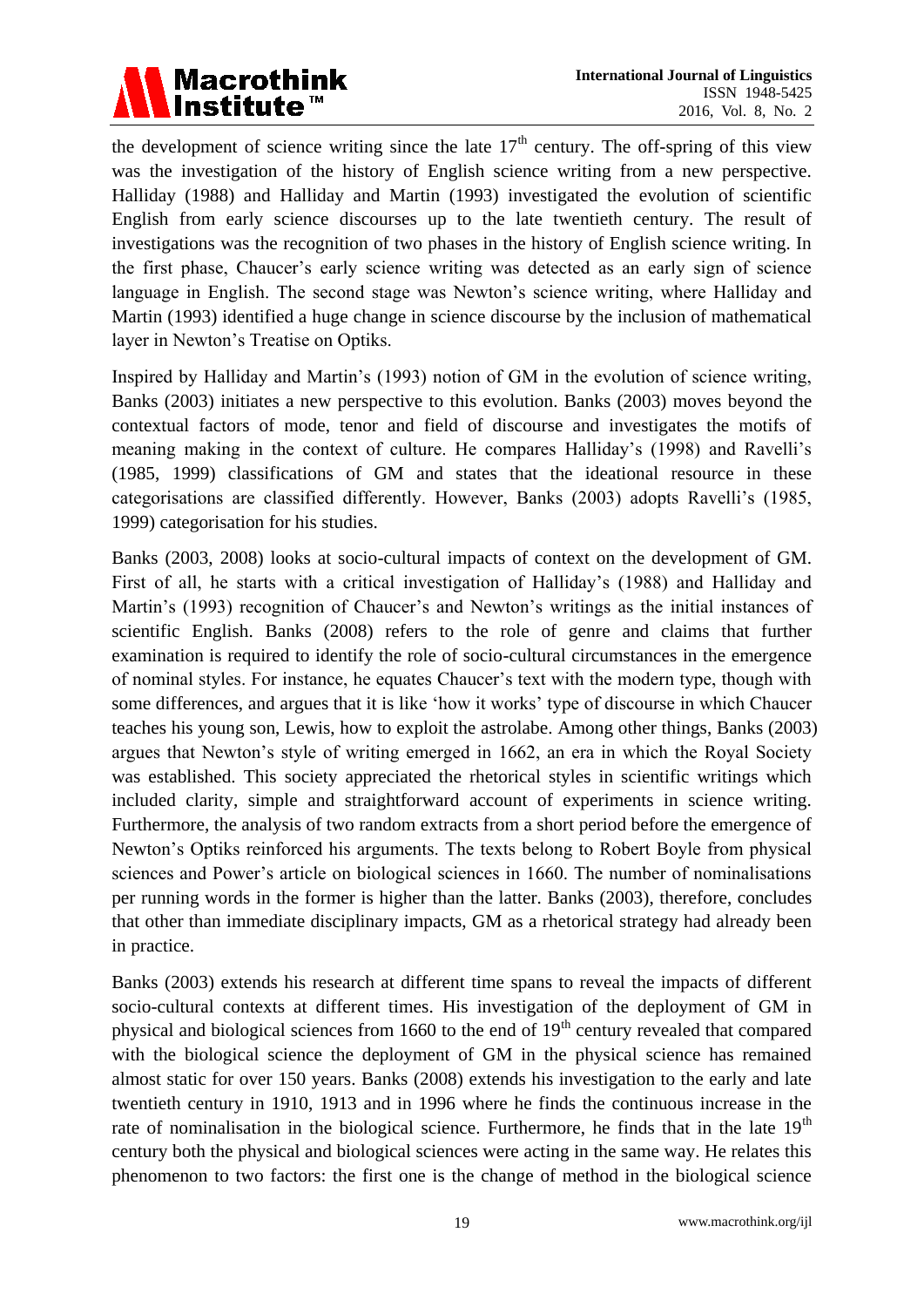

from the description to the experimentation; and the second the shift of nominalisation in the biological science from the head noun to modifiers.

## 2.2.5 A brief Account of Ontogenetic Case Studies in Relation to GM

Based on the findings from a case study, Halliday (1975) divides the ontogenetic into three categories; infancy, transition to mother tongue and transition into dialogue.

According to Halliday (1975), after proto-conversational period the protolanguage is the first stage of child's language progression. This period lasts around six to nine months. By 1 ½ years old the child transforms into the mother tongue (Halliday, 1975; Painter, 1984; Torr, 1997). According to Halliday (1998b), the sources for the protolanguage can be "material, imitations or just plucked out of air" (p. 12). Children have not yet built up their semiotic resources to construe the world. There is no sign of lexico-grammar and child's behaviour is not treated like an adult. At this stage, a child only produces signs and gestures, with no semiotic characteristic connected to the lexicogrammar. However, Halliday (1998b) argues that these signs have the capability of transition onto meanings. Each sign acts as an "instantiation of some meaning potential", which has no link with other instances in the system (p.12). This means that the system network has not developed to the capacity of adult language.

Painter (1984, 2003) finds similar processes happening at the protolanguage. She also finds that at the early stages of child language development there is no duality or transference of meaning at the content plane. As such, the system is premature and for every single meaning there has to be "a new sign-expression", which is carried out through vocalization (Painter, 2003, p.152). In spite of the lack of duality to make the meaning-making possible, Painter (2003) believes that "the behaviours have the potentiality of transferring semiotic gesture" into the metaphoric use of language. (p.153)

According to Halliday (1975), moving to the mother tongue is accompanied by some dramatic changes in the protolanguage. Halliday (1998b) observes that the deconstruction of proto-linguistic signs and the insinuation of grammar between the content and the expression planes take place at two phases. The first one is the stratification of child's language into "content and expression planes and its maturation" so that by the second year child is able to construe formal and abstract things into the system (p.18). The result of this maturation ends in the free play between the semiosis, which is a new dimension in the child language development. Halliday (1975) argues that this free play is not haphazard and there are developmental stages for acquiring the mother tongue.

The second phase is the stratification of content planes into the ideational and interpersonal metafunctions. Halliday (1975) argues that by this stage "the functionality has become intrinsic to the system" (p. 19). That is to say, every instance becomes multifunctional because the system builds up onto the grammar and no longer the one-to-one mode of meaning-making are at work. It changes into a multifunctional mode in the content plane along with the free play between the semiosis, i.e. the glide between the ideational and interpersonal modes. The metafunctions are still in early forms of proto-transitivity and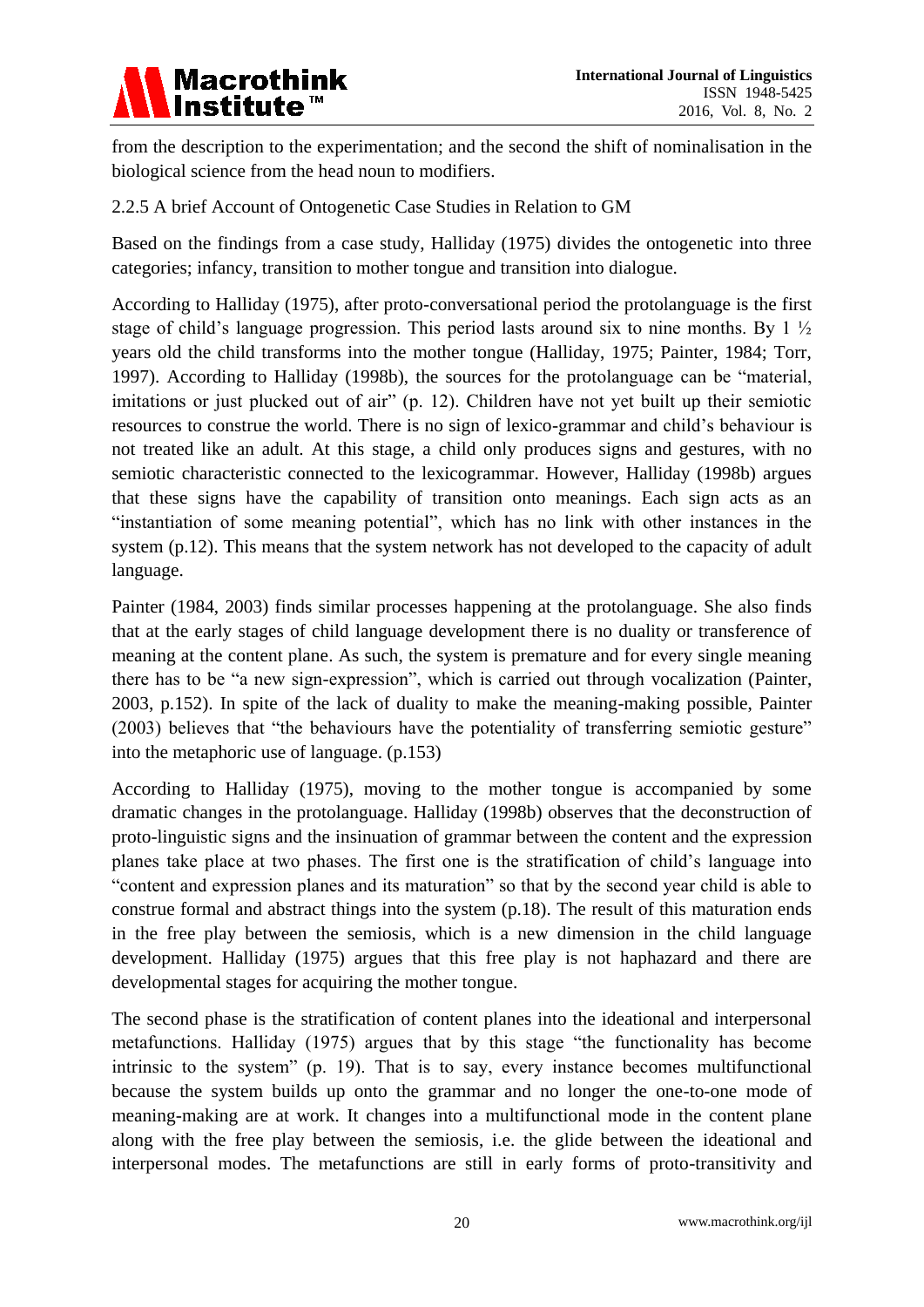

proto-mood. Halliday and Matthiessen (2004, 2006) classify the ideational as the domain of experiential meaning, which is referential in nature and give a broader spectrum to the interpersonal meaning as a colourful domain.

Halliday (1998b) calls this complex process of incorporation between the expression and content plane as "prosodic features" (p. 21). These features are developed in a one year old child but s/he cannot separate them yet. By the third year, the child has already developed this ability and s/he can both separate and combine them together, along with different voice quality. If it was random in the protolanguage, it is systemic now.

Painter (1984, 2003) also confirms that the meaning transfer from the protolanguage to the mother tongue is not iconic but dialectic. Similar to Halliday (1975, 1988b), Painter (2003) finds this stage of child language acquisition metaphoric. She explains it by using three observations from her case studies. The first one is the glide of expression in different contexts, i.e. the abstract and concrete. For example, she has observed that Hal deploys the word 'cat' by both seeing the animal as 'observation' in the material world and in its abstract and imaginative sense. The second one is likeness. Painter (2003) observed a two year old child comparing the chopsticks to straws, "they like straws" (p. 156). The third is the playing with meaning to create humour and reflecting on feeling and behaviour. Painter (1984, 2003) discovers that Hal at 16 ½ months begins the semiotic expansion of material world. He puts a leaf on his head and calls it as a hat, which in fact is not a hat but a semiotic representation for something which looks like a hat. According to Painter  $(2003)$ , between 16  $\frac{1}{2}$  to 18 months he uses one expression teasingly for the same and different occasions. For example, he uses expression "oh-my dear" both in its use and in contexts such as "piling up pegs and swashing them down and saying oh-dear" (p. 156).

Transition from mother tongue into dialogue and its expansion throughout mid-childhood at primary school is a complex process. According to different ontological studies carried out by Halliday (1975, 1998b) and Derewianka (1995, 2003), GM develops around the ages of 9 to 10 years old. Halliday (1998b) argues that the transition from the mother tongue to dialogue happens by deploying the existent sub-systems to serve new functions. Halliday (1998b) calls this step in child language development as 'semantic blend'. It is the mixture of 'semantic simplex' and 'semantic complex'. The former relates to literal language, while the latter is concerned with the metaphorical deployment.

Following Halliday (1975, 1998b), Derewianka (1995, 2003) also asserts that the acquisition of GM occurs around nine or ten years old. Derewianka's (1995, 2003) longitudinal study of her son's language extended from the age 5 to 14. She collected Nick's written materials and categorized them according to genre and the deployment of GM. She then analysed the whole number of clauses produced at certain age within a particular genre. The taxonomy of GM developed by Halliday and Matthiessen (1999) is deployed to show the ontological trend in the development of different types of GM. Derewianka (1999, 2003) distinguishes certain steps in the development of GM. She discovers that certain steps are precursors for later development. These steps are 'transcategorisation, rank-shifting, embedding, faded metaphors including Process plus Range, and be/go plus circumstantial element' (for further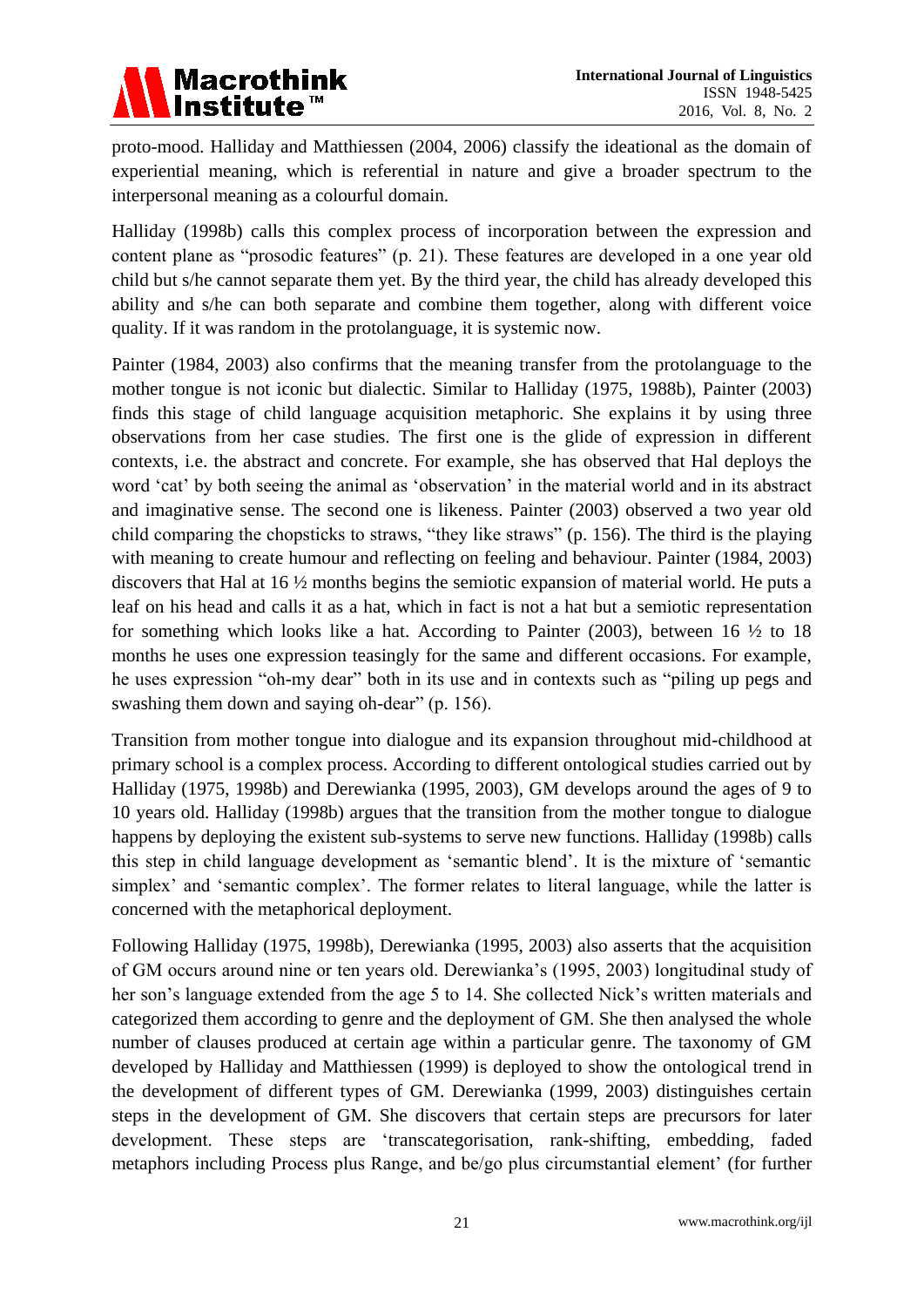

details refer to Derewianka 1995, 2003).

# 2.2.6 A Brief Account of Contextual Case Studies in Relation to GM

Ravelli (1985, 1999) is pioneer in the application of GM in contextual studies. Ravelli (1985, 1999) adopted Halliday's (1978) registerial factor of mode and his first definition of GM for her study. This was because at that time the theory had not developed to its present status. Ravelli (1985, 1999) investigated the impacts of mode of discourse in eight English texts. The result of her investigations indicated that the mode of discourse, i.e. spoken vs. written has a direct impact in the development of complexities in texts. She found that if in spoken texts this complexity was through the repetitive use of verbs, in written form it appeared in lexical density and structural complexity such as long nominal groups. Ravelli (1985, 1999) found the integrity of metaphor between the lexical and grammatical poles of lexicogrammatical continuum, in a sense that metaphoricity involves both lexis and grammar. At the same time, Ravelli (1985, 1999) suggested that there is a need to go beyond the register to genre and ideology to find more appropriate socio-political motivations for the identification of the role of context.

Martin's (1993) cross disciplinary comparison between science and humanities in GM deployment is another early example of contextual studies. Following Halliday's (1993) proposition that the deployment of ideational metaphor comes from the language of science, Martin (1993) compared GM deployment across two disciplines: science and humanities. The findings revealed that GM is used for different purposes in each discipline. While in science it was deployed for the technical taxonomy, the same resource was employed for pursuing 'a reasoned argument' in historical discourses.

Ravelli (2004) related the technicality and reasoning to the appropriate construction of hyper-Theme in the academic writing of the undergraduate management and history students. By appealing to Halliday's (1998a) notion of stratified content plane as the potential linguistic resource for referring and expanding in science discourses, Ravelli (2004) identified a dual functionality of hyper-Themes across the disciplines. This duality was in the development of basic frameworks for the argument through "anaphoric", "cataphoric" "referencing", and "distinctive lexicogrammatical and colligational patterns" (Ravelli, 2004, p. 105). Through the former it was found that the hyper-Theme not only develops a framework for the argument, but it has also the connective role throughout the text by referencing forwards and backwards. The latter is the deployment of discipline-specific lexicogrammatical resource for making the argument. Ravelli (2004) emphasises the role of conscious exploration of such differences from both pedagogic and analytic point of views for meeting the required academic literacy of students. Pedagogically, she argues that the explicit teaching of hyper-Themes can help learners to develop the basic framework for making arguments. Analytically, along with "semiotic abstractions and meta-discursive labelling" (Ravelli, 2004, p. 124), she refers to the role of GM in enabling the referring and rationalising across the disciplines.

Halliday and Matthiessen (2006) make a finer distinction between the language of science and technology as separate ideational resources. However, White's (1998) investigation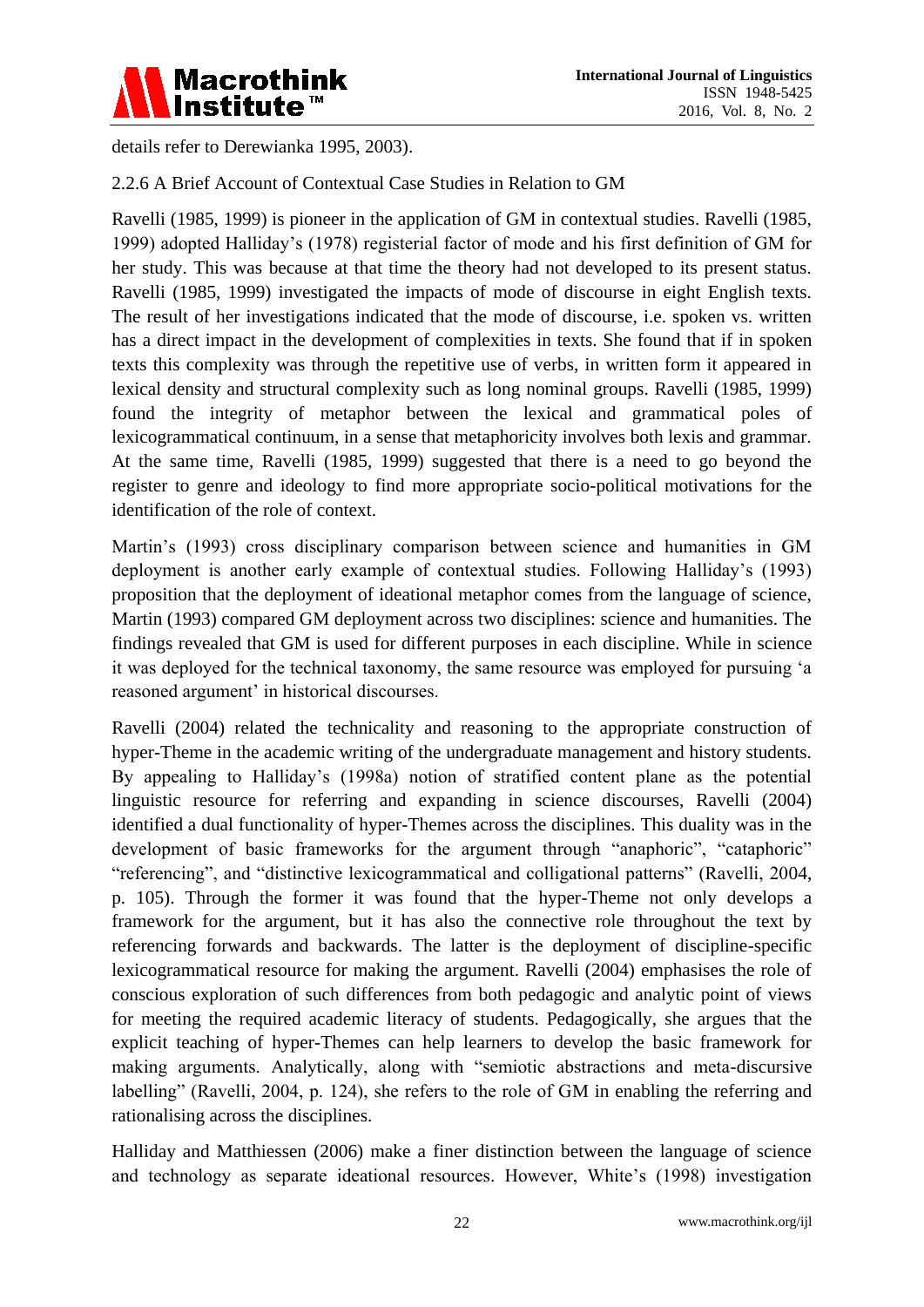

suggests that the relationship between the language of science and technology is mutually exclusive. White (1998) observes that "the one serving both as the other's servant and as the other's beneficiary" (p. 267). That is to say, these categories are dependent on each other and one provides the basis for the production of the other and vice versa. The language of science created through theories ends in the production of technocrat language, and this language in turn acts as a background for the realisation of the language of science. According to White (1998), this duality of construence in the ideational base also exists in Halliday's (1993) phylogenetic study of Chaucer's Treatise on the Astrolabe, where the construence of lexical resources and technicality appear to be the same but their inclinations in mobilizing lexicon and grammar are different. White (1998) argues that in lexicon science prefers Greek and Latin prefixes, whereas in modern technology the orientation is to use "long pre-modified nominal groups built from items drawn from the vernacular lexicon and the acronyms derived from these complex groupings" (p. 267). Likewise, in grammar, science favours modes of definitions in 'taxonomic spacing' while in technology the move is towards 'functionality of items' than their mapping into the system. White (1998) calls the role of the former as "lexicon revaleurisation" and the role of the latter as "lexicon extension", respectively. (p. 269)

There are other contextual studies which have investigated the deployment of GM from different perspectives. For instance, in investigating the role of field knowledge in IELTS task 2 written module development by native English and non-native students, Mickan (2000) and Mickan and Slater (2003) discovered that the native students have had better control over GM deployment than non-native students. Melrose's (2003) investigated GM deployments from the ideological perspective, and Thibault (1991; 2004) and Ravelli (1996, 2006) from intertextuality. From Thibault's (1991, 2004) point of view, the driving force behind GM deployment is the process of socialization at home, school, etc. where the child comes across other experiences through playing and doing. Ravelli (1996, 2006) also likens her model of modern museum as a kind of intertextual practice through which students are encouraged to attend this social event by means of fun and learning—creating their own specific 'semantic junction'.

Martin's (2006, 2009) investigation of the role of GM in mobilizing 'the reasoned arguments' and the creation of field knowledge is a new perspective in humanities and social sciences. In fact, Martin (2009) relates Halliday's (1998a) and Halliday and Matthiessen's (2006) notion of elemental metaphor and its realisation at the syntagmatic order to Bernstein's (1996, 2000) and Muller's (2000) notion of 'vertical knowledge' in science and academic writing. Among the three metaphorical realisations of elements, figures and sequences, the last category is identified as an important resource in shifting the reasoning from the inter-clause to the inner clause position. In English, the conventional way of reasoning takes place through conjunctions such as 'if, why, so, as, etc' (Halliday and Matthiessen, 2006). There are also other means of reasoning and the smooth flow of discourse such as "moves in dialogue and shift in register" (Halliday, 1998a, p. 204). However, in Halliday's (1998a) and Halliday and Matthiessen's (2006) notion of elemental metaphor the collaboration between 'fractal types' and 'phenomenal domain' at the syntagmatic order opens up a new justification for reasoning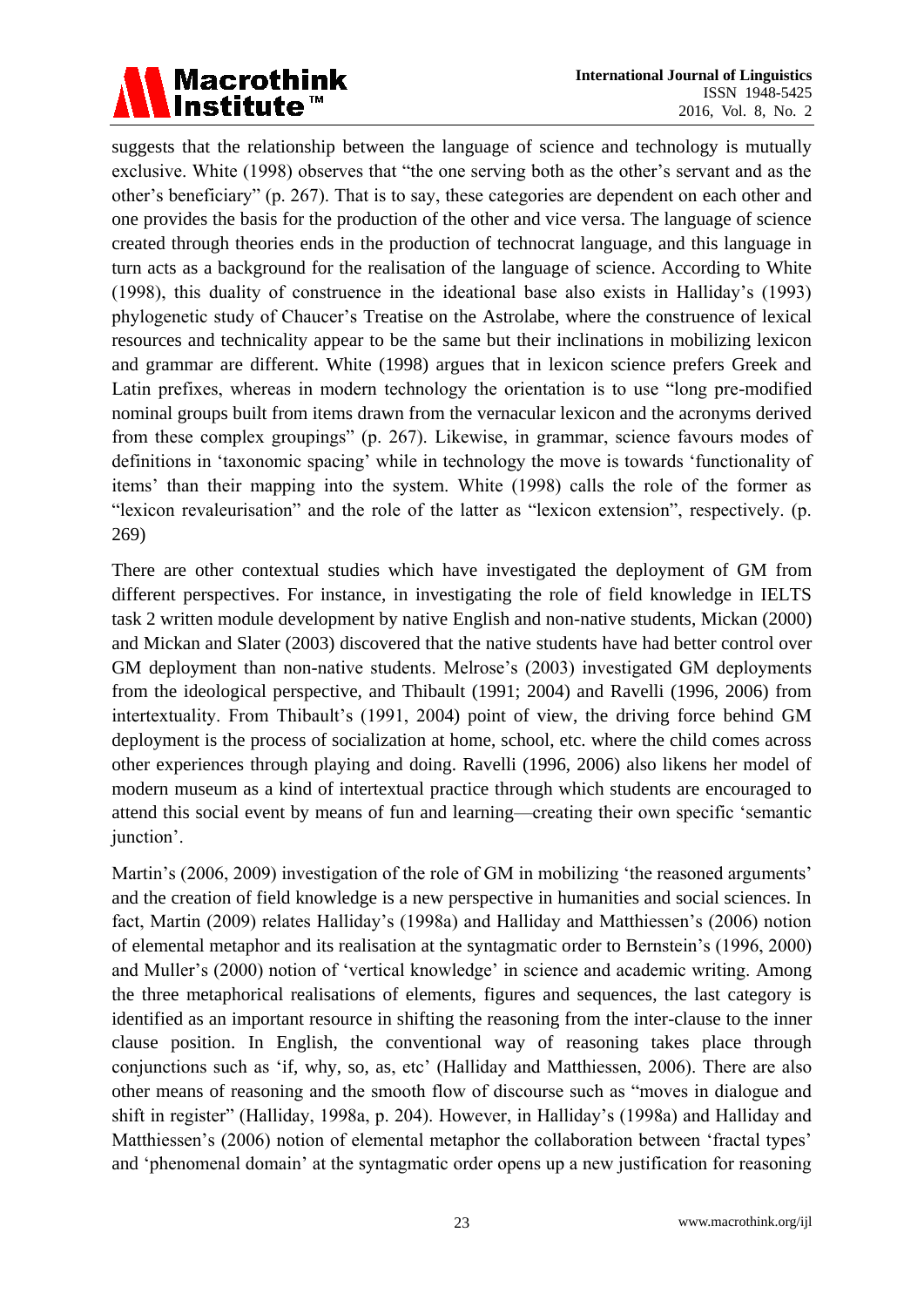

in disciplines such as humanities and social sciences.

According to Halliday (1998a), if the construal of experience is congruently realised within a clause as a Theme, Rheme unit and acts as "a primary mapping of textual and ideational meanings", the metaphoric, the technical and nominalised clause act freely in the form of Given, New at discourse level (p. 203). The nominalised clause carries 'grammatical construence' and the produced technicality to the flow of discourse. The systemic representation of experience in Theme, Rheme units works collaboratively with the flow of information in Given, New. Therefore, two layers are active in relating the flow of information into discourse: Theme, Rheme units directly at clause level and Given, New implied though the whole or a stretch of discourse. These two constitute a system which any change in each pair co-varies with the others (Halliday and Matthiessen, 2004). That is, in the unmarked case, for instance, Given locates with Theme and New with Rheme. In marked cases, however, they change their role so that Given, for example, acts as Rheme, whereby Theme acts as New (Halliday and Matthiessen, 2004).

From the ideational point of view, the effect of this shift is the creation of field knowledge. From the interpersonal perspective, the deployment of GM changes the tenor of discourse (Martin, 1993, 2009). Halliday and Matthiessen (1999, 2004) also confirm that GM deployment affects the tenor and mode of discourse. Martin and White (2005) propose a framework for the investigation of the evaluative aspect of such nominalisations.

Consequently, a brief survey of three areas of linguistic development, i.e., phylogenetic, ontogenetic, and logogenetic demonstrates different trends in developing consciousness. For example, if this shift in phylogenetic and ontogenetic development is gradual, in logogenetic it is mostly context specific and different discourse dimensions have been influential in the emergence of specific textual resources. GM as an influential factor in such deployment shows the complementarities in lexicogrammatical realisation of nominal styles specific to academic writing on the one hand, and the change in the mode of meaning making on the other. It can, therefore, be claimed that GM as a developmental procedure is at work at different stages of language development and it is worthy of investigation at different linguistic layers for teaching and learning purposes.

# **3. Critics of GM**

Halliday's (1985) notion of GM not only has been the focus of attention by educational linguists, it has absorbed other linguists' attention as well. Goatly (1996), for instance, has largely taken philosophical and psychological perspective in defining GM in which he argues that nominalisation is in harmony with ecology. In fact, Goatly's (1996) argument is against Halliday and Martin's (1993) stance on the role of nominalised language in science discourses in which nominalisation has been viewed both as 'functional' and 'dysfunctional' (Schleppegrell 2001). In the functional sense, nominalisation has been sought as the basis for the evolution of experimental science, enabling the development of technical taxonomies in science and as a tool for developing argument in humanities. In dysfunctional sense, nominalisation has been viewed as a violator of relativistic view of the world, since it construes a world of Things which sounds objective. Contrary to the latter, Goatly (1996)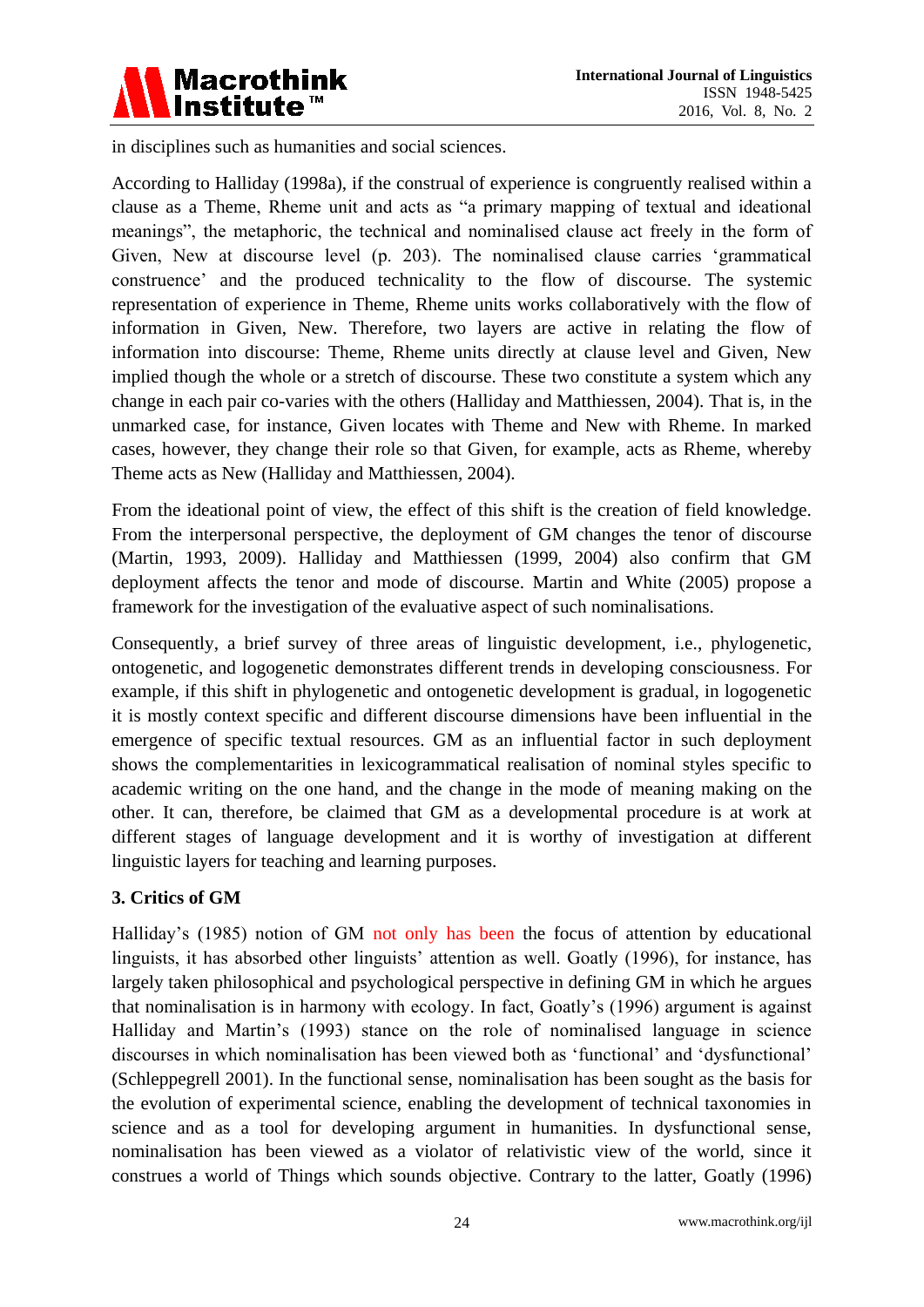

argues that the deployment of GM in English language is consonant with the relativistic view or what he names as 'green grammar'. This argument stems from an ontological and ideological outlook rather than the social perspective proposed in SFL. In fact, Goatly (1996) marginalises linguistic analysis within a specific context for ontological, philosophical and psychological ends.

In response to Goatly's (1996) argument, Schleppegrell (2001) clarifies the social perspective proposed in SFL. She highlights the role of modern society in destroying the relativistic view and its realisation in the English language through the creation of nominalisation. First, by referring to the educational context, Schleppegrell (2001) argues, textually speaking, congruent form is prior to GM and in explaining nominalisation one needs to appeal to its congruent forms, without which students will be frustrated. Second, by referring to van Leeuven (1996), she argues that even when linguistic agency is specified, the social agency may be obscured. Schleppegrell (2001) by analysing some middle school students' texts on environmental issues indicates that how students' deployment of generic agents such as "people, humans and we" or nominalised form such as "habitat loss, ozone destruction and depletion of the rain forests" serve to distance the agents from their actions—destroying the planet (p. 227). Therefore, Schleppegrell (2001) concludes that the problem of language and ecology is in the lack of information in nominalised phrase and diffusion of responsibility from specific persons to a larger institution or community through the agents such as 'people' in transitive clauses.

Goatly (2011) revisits the above perspectives again in the new edition on the topic. Although he has tried to fill the gap by adding a chapter on the linguistic analysis of metaphor and the function of metaphor in social context, still the discussion hinges on the ideological, philosophical and cognitive aspect of metaphor.

Hengeveld and Mackenzie's (2008) theory of Functional Discourse Grammar (FDG) is another criticism of the notion of GM. Although there are many similarities between SFL and FDG, the language, notation, scope and the aim of the theory differs from SFL. A part of this theory generalises on the notion of nominalisation and claims that nominalisation and its lowering status from transitivity structure in the form of a clause to a nominal group takes place through two processes—'de-verbalisation' and 'substantivisation'. The former is the process of nominalisation which ends in 'de-clausification' and the later is the formulation of nominal form just out of structural properties of some languages. The heart of the debate between FDG and SFL lies in differentiating between these two types of nominalisation. Although Halliday's (1994) and Halliday and Matthiessen's (2004) notion of GM is largely investigated in the English language, FDG extends it across different languages and claims that the process of substantivisation in some languages is the only option for expressing 'complementation', 'relativisation' and 'surprise' (Mackenzie, 2011). This was a centre of the debate between Professor Matthiessen and Professor Martin on the one hand and Professor Mackenzie as a presenter in the  $38<sup>th</sup>$  SFL Congress in Lisbon, Portugal on the other. As a participant in this plenary session, I found Professor Matthiessen's remarks complementary to the notion offered by FDG. He affirmed that this notion is likely to be different across other languages and it requires further typological studies. At the same time, he emphasized that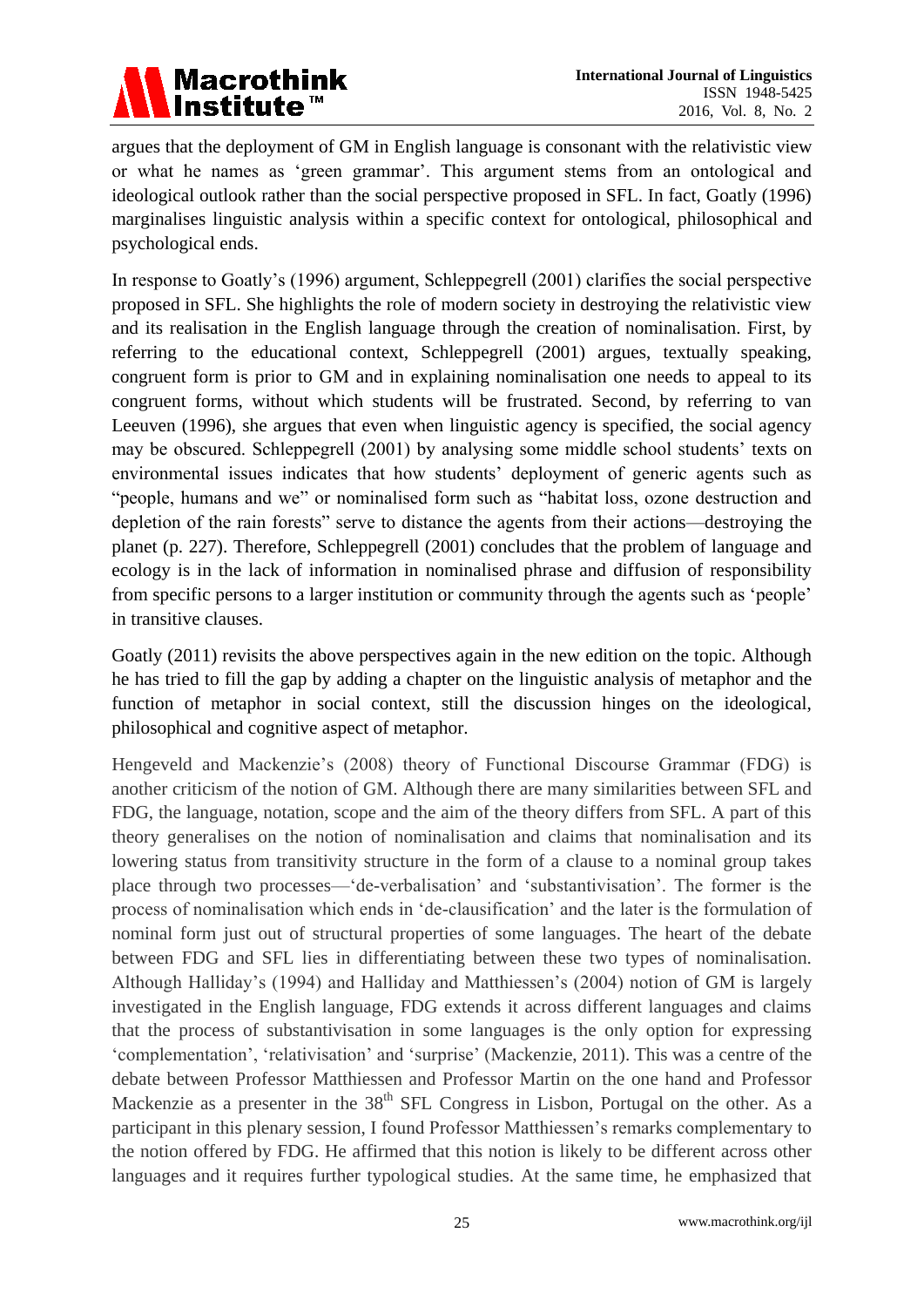

the consequence of nominalisation in the English language and other similar languages has ended in lowering the 'challengiblity'. He stated that the remapping of transitivity structure to the modal in the interpersonal is equal to the notion of de-verbalisation in FDG. He contended that the change in the environment from a transitivity clause-type to a nominal group reduces the interpersonal challenges. However, Professor Martin was still suspicious of the distinction between the process of de-verbalisation and substantivisation. The suspicion was further reinforced when it was found that the presented examples were only de-verbalised forms and not specifically substantivisation—they were processes which were transformed into nouns.

# **4. Conclusions**

In this paper a comparison was made between the notion of consciousness-raising in the mainstream AL and GM in SFL. It was assumed that in spite of some similarities, SFL has moved beyond different domains. While the mainstream AL extended the domain of consciousness-raising from traditional approaches to language teaching and learning from grammar for the sake of grammar to grammar as an aid for learning and how different discourses can be effective in such consciousness, SFL extended the domain of consciousness not only linguistically across different layers but at different domains such as language development throughout the history of English science writing, child language acquisition, and discourse practices across different disciplines. If the focus of consciousness-raising in the mainstream AL was only on syntactic properties of language and mostly in L2 contexts, SFL moved it beyond syntax at the level of lexicogrammar to discourse semantics from historical, infants' language acquisition, and contextual domains. However, there are still some attempts to broaden the domain of GM to ontological, philosophical and psychological domains (Goatly, 2011). These developments have implications not only for linguists and language teachers and learners, but for psychologists and language therapists who are studying language developments and language disorders, respectively.

## **Acknowledgement**

The research is financed by University of Zanjan.

## **References**

Banks, D. (2003). The evolution of grammatical metaphor in scientific writing. In A. Vandenbergen, M. Taverniers, & L. Ravelli (Eds.), *Grammatical metaphor: views from systemic functional linguistics* (pp. 127-147). Amsterdam: John Benjamin's Publishing Co.

Banks, D. (2008). *The Development of scientific writing: linguistic features and historical context.* London: Equinox Publishing Ltd.

Bernstein, B. (1996). *Pedagogy, symbolic control and identity: Theory, research, critique*. London: Taylor and Francis.

Chafe, W. (1972). Discourse structure and human knowledge. In R. Freedle, & J. Carroll (Eds.), *Language Comprehension and the Acquisition of Knowledge* (pp. 41-64).Washington DC: Winston.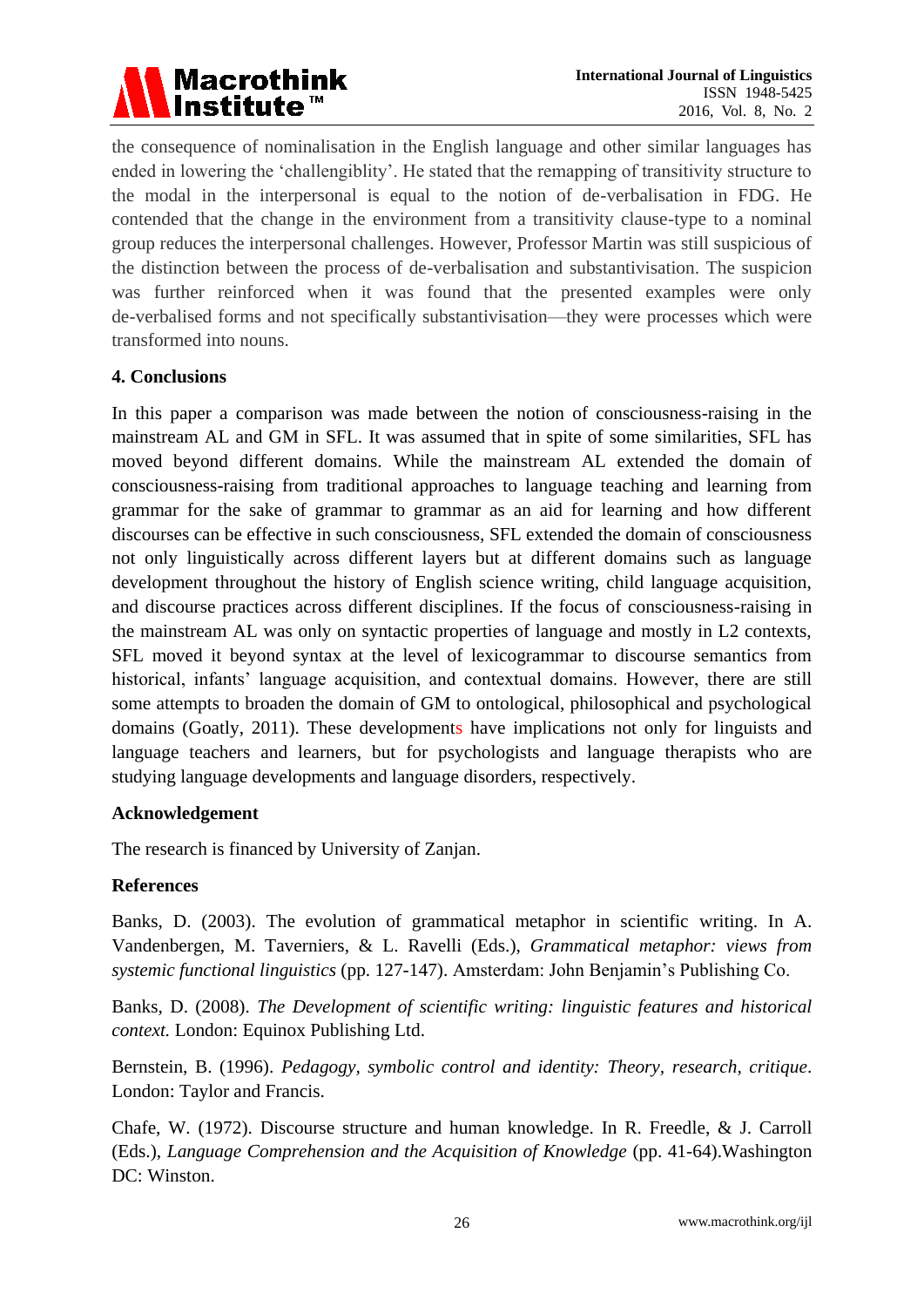

Corder, S. P*.* (1973). *Introducing applied linguistics*. Harmondsworth: Penguin Books.

Derewianka, B. (1995). *Language development in the transition from childhood to adolescence: the role of grammatical metaphor,* (Unpublished Ph.D. dissertation), Macquarie University.

Derewianka, B. (1999). *[A functional model of language.](http://worldcat.org/oclc/221213790)* North Sydney: Board of Studies, New South Wales.

Derewianka, B. (2003). Grammatical metaphor in the transition to adolescence. In A.M. Simon-Vandenbergen, M., Taverniers & L. J. Ravelli (Eds.), *Grammatical metaphor: views from systemic functional linguistics* (pp. 185-219). Amsterdam: Benjamin.

Goatly, A. (1996). Green grammar and grammatical metaphor, or language and myth of power, or metaphors we die by. *Journal of pragmatics, 25*, 537-560.

Goatly, A. (2011). *The language of metaphors*. London: Routledge.

Halliday, M. A. K., & Matthiessen, C. M. I. M. (2004). *An introduction to functional grammar.* London: Arnold.

Halliday, M. A. K., & Martin, J. R. (1993). *Writing science: literacy and discursive power*. London: Falmer Press.

Halliday, M. A. K. & Matthiessen, C. M. I. M. (1999). *Construing experience through meaning: a language based approach to cognition.* London: Cassell.

Halliday, M. A. K., & Matthiessen, C. M. I. M. (2006). *Construing experience through meaning: a language based approach to cognition.* London: Cassell.

Halliday, M. A. K. (1975). Learning how to mean. In J. Webster (Ed.) , *The language of early childhood*. London : Continuum.

Halliday, M. A. K. (1978). Meaning and the construction of reality in early childhood. In J. Webster (Ed.), *The language of early childhood*. London: Continuum.

Halliday, M. A. K. (1985). *An Introduction to Functional Grammar.* London: Edward Arnold.

Halliday, M. A. K. (1993). Some grammatical problems in scientific English. In M. A. K. Halliday, J. R. Martin (Eds.), *Writing Science: Literacy and Discursive Power.* (pp.76-94). Falmer, London: Falmer.

Halliday, M. A. K. (1994). *Introduction to functional grammar* (2nd ed.)*.* London: Edward Arnold.

Halliday, M. A. K. (1998a). Things and Relations. In J. R. Martin & R. Veel (Eds.), *Reading science: critical and functional perspectives on discourses of science.* (pp.185-235). London: Routledge.

Hengeveld, K. & Mackenzie, J. L. (2008). *Functional discourse grammar: a*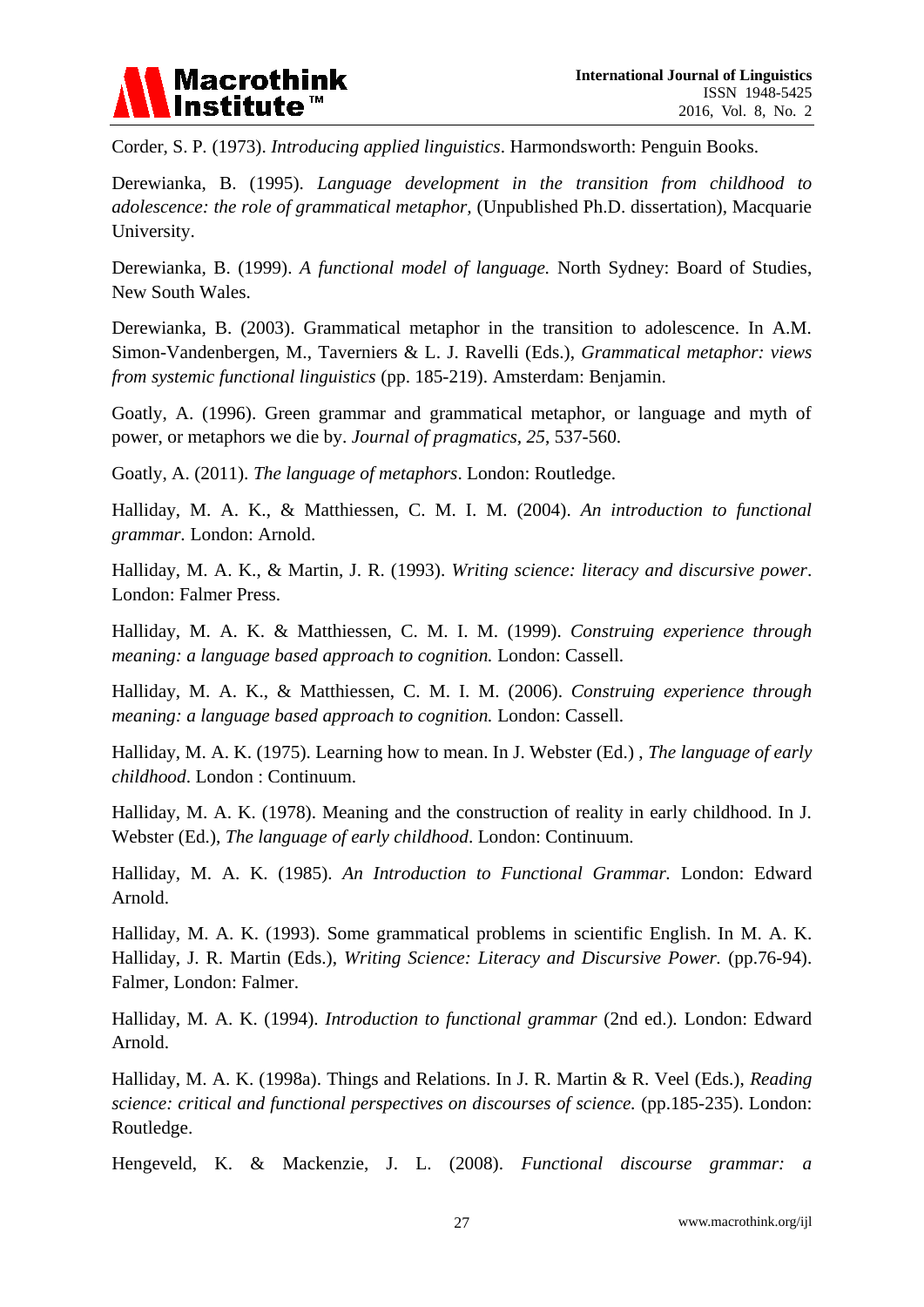

*typologically-based theory of language structure.* Oxford: Oxford University Press.

Martin, J. R., & White, P. R. R. (2005). *The language of evaluation: appraisal in English*. London and New York: Palgrave/Macmillan.

Martin, J. R. (1992). *English text: system and structure.* Amsterdam: Benjamins.

Martin, J. R. (1997). Analysing genre: functional parameters. In F. Christie, & J. R. Martin (Eds.), *Genres and institutions: social processes in the workplace and school* (pp.3-39). London: Pinter.

Martin, J. R. (2006). Genre and field: social processes and knowledge structures in systemic functional semiotics. In L. Barbara, & T. B. Sardinha (Eds), *Proceedings of the 33rd International systemic functional congress.* (pp.1-35). S  $\tilde{\mathbf{a}}$  Paulo: PUCSP. Online publication available at http://www.pucsp.br/isfc. ISBN 85-283-0342-X. 2007.

Martin, J. R. (2009). Genre and language learning: a social semiotic perspective. *Linguistics and Education, 20*(1), 10-21.

Martin, J. R. (1993) Genre and literacy-modelling context in educational linguistics. *Annual Review of Applied Linguistics, 13,* 141-172.

Melrose, R. (2003). Having things both ways: grammatical metaphor in a systemic-functional model of language. In A. M. Simon-Vandenbergen, M. Taverniers, & L. J. Ravelli (Eds.), *Grammatical metaphor: views from systemic functional linguistics* (pp. 418-442). Amsterdam: Benjamins.

Mickan, P., & Slater, S. (2003). Text analysis and the assessment of academic writing. In *IELTS Research Report Volume 4*. IELTS Australia: Canberra.

Mickan, P. (2003). An investigation into language descriptors for rating written performance. In IELTS Research Report Volume 4. IELTS Australia: Canberra.

Muller, J. (2000). *Reclaiming knowledge: social theory, curriculum and education policy.*  London: Routledge.

Nassaji, H., & Fotos, S. (2004). Current developments in research on the teaching of grammar. *Annual Review of Applied Linguistics, 24,* 126-145.

Painter, C. (1984). *Into the mother tongue.* London, U.K., Pinter.

Painter, C. (2003). The use of a metaphorical mode of meaning in early language development. In A.M. Simon-Vandenbergen, M. Taverniers & L. J. Ravelli (Eds.), *Grammatical metaphor: views from systemic functional linguistics.* (pp.152-167). Amsterdam: Benjamins.

Ravelli, L., & Ellis, R. (Eds.). (2004). *Analysing academic writing: Contextualised frameworks*. London: Continuum.

Ravelli, L. J. (1996). Making language accessible: successful text writing for museum visitors. *Linguistics and Education, 8*, 367-387.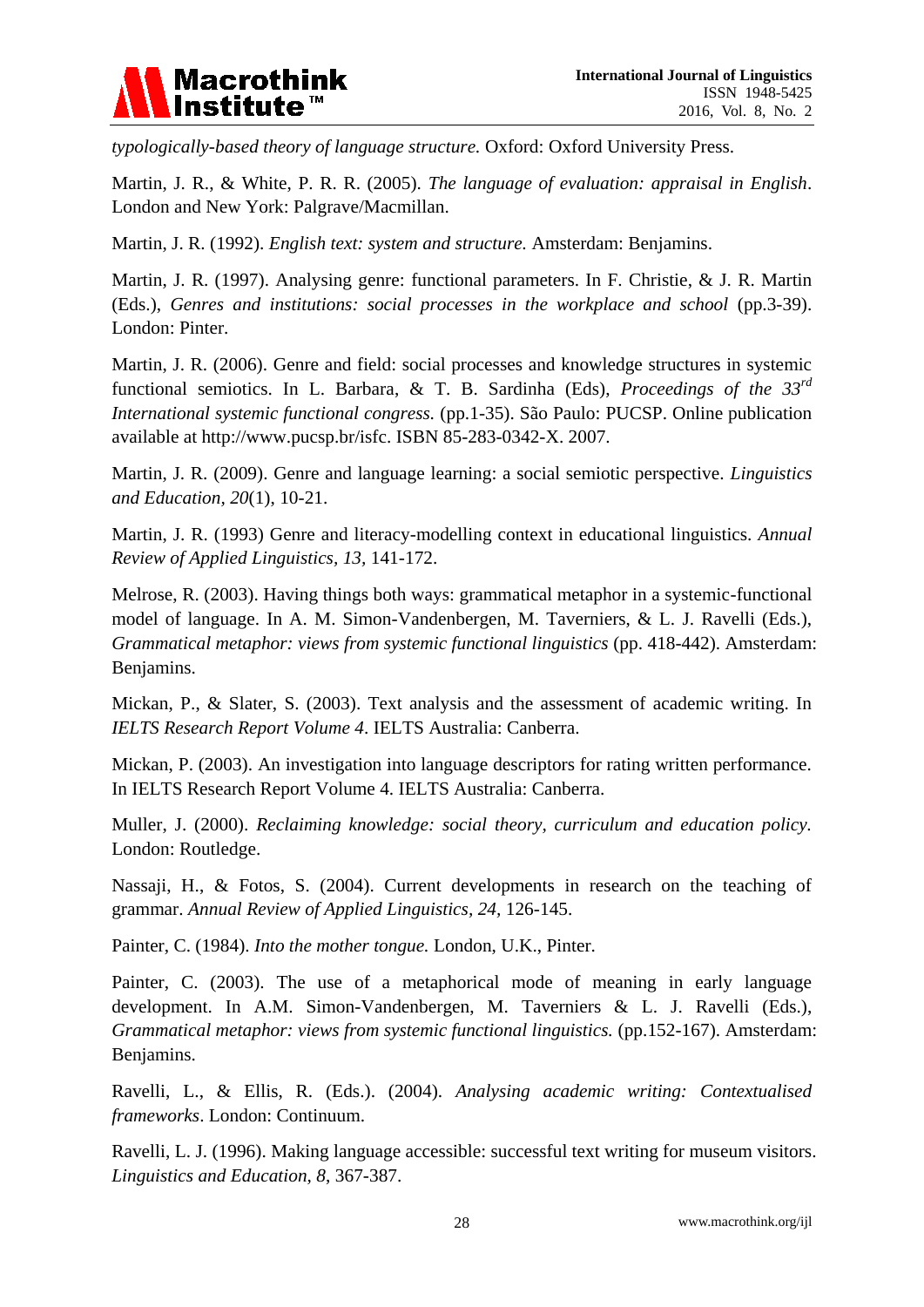

Ravelli, L. J. (2006). *Museum texts: communication frameworks.* London and New York: Routledge.

Ravelli, L. J. (1985). Metaphor, mode and complexity: an exploration of co-varying patterns. BA Honours thesis, University of Sydney.

Ravelli, L. J. (1999). *Metaphor, mode and complexity: an exploration of co-varying patterns*. B.A. Honours thesis, University of Sydney. Department of English and media studies. UK: Nottingham Trent University.

Ravelli, L. J. (2003). Renewal of connection: integrating theory and practice in an understanding of grammatical metaphor. In A.M. Simon-Vandenbergen, M. Taverniers, & L.J. Ravelli (Eds.), *Grammatical metaphor: views from systemic functional linguistics.* (pp. 37-64). Amsterdam: Benjamins.

Rutherford W. E. (1987a). *Second language grammar: teaching and learning.* Harlow: Pearson Education Limited.

Rutherford W. E. (1987b). The meaning of grammatical consciousness-raising. *World Englishes*, *6*(3), 209-216.

Schleppegrell. M. (2001). What makes a grammar green? a replay to Goatly. In A. Fill, & P. Mühlhäusler (Eds.), *Eco-linguistics reader: a selection of articles on language ecology and environment* (pp. 204-226). London: Continuum.

Thibault, P. J. (1991). *Social semiotics as praxis: Text, social meaning making, and Nabokov's Ada*. Minneapolis: University of Minnesota Press.

Thibault, P. J. (2004). *Agency and consciousness in discourse: self-other dynamics as a complex system.* London: Continuum.

Torr, J., & Simpson, A. (2003). The emergence of grammatical metaphor: Literacy-oriented expressions in the everyday speech of young children. In A.M. Simon-Vandenbergen, M. Taverniers & L.J. Ravelli (Eds.), *Grammatical metaphor: views from systemic functional linguistics* (pp. 169-183). Amsterdam: Benjamins.

Torr, J. (1997). From child tongue to mother tongue: A case study of language development during the first two and a half years. Monographs in Systemic Linguistics 9. Nottingham: University of Nottingham.

van Leeuven, T. (1996). The representation of social actors. In C.R. Caldas-Coulthard & M. Coulthard (Eds), *Texts and practices: readings in critical discourse analysis* (pp. 32-70). London: Routledge.

White, P. R. R. (1998). Extended reality, proto-nouns and vernacular: distinguishing the technological from the scientific. In J. R. Martin & R. Veel (Eds.), *Reading science: critical and functional perspectives on discourses of science* (pp. 266-296). London: Routledge.

## **Glossary**